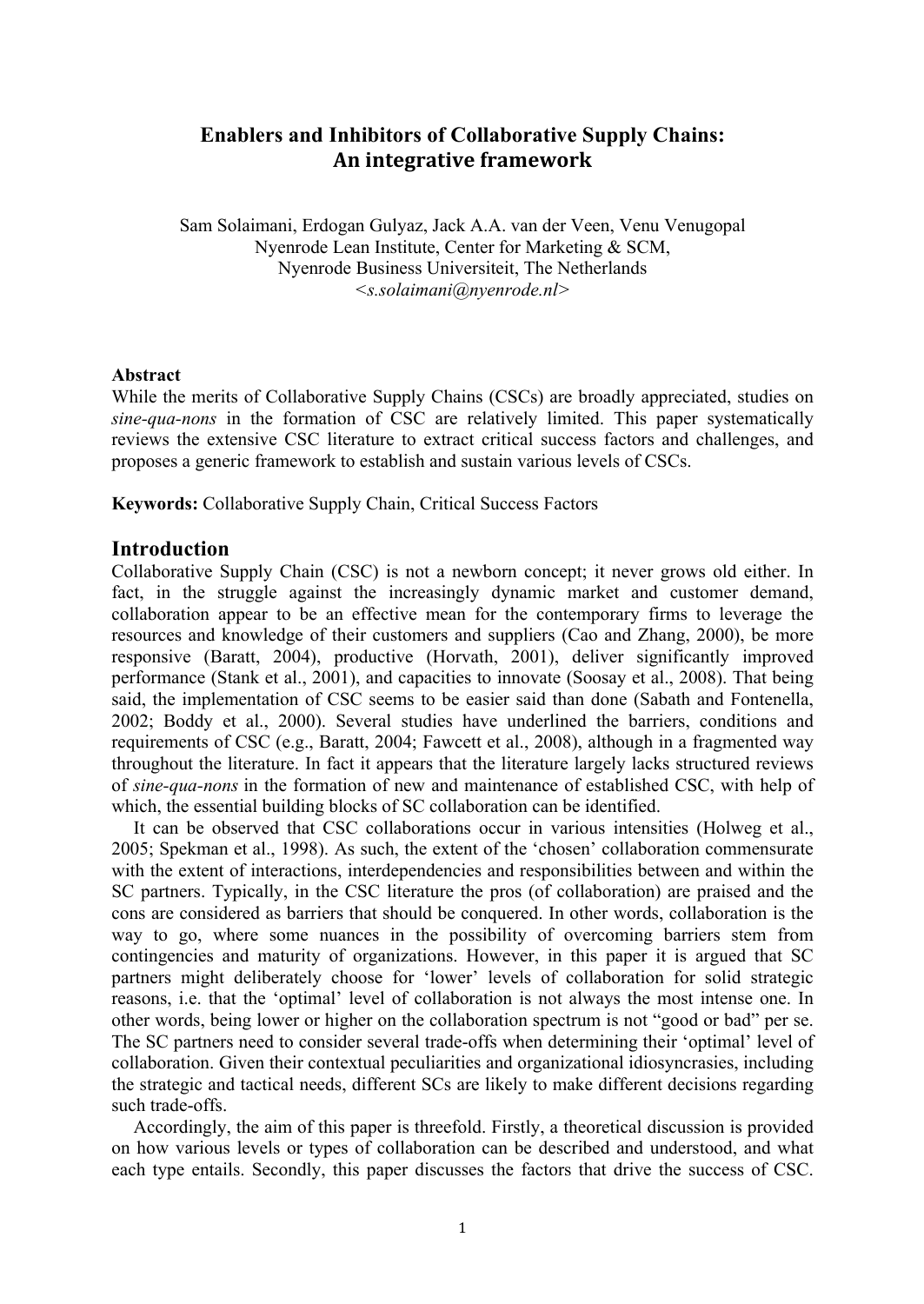Thirdly, the factors and types of collaboration are integrated into a generic framework that distinguishes several archetypes of SC collaboration along with a set of corresponding Critical Success Factors (CFSs).

The remainder of the paper is organized as follows. First, various types of CSC are discussed. Next, the research method is explained. Based on the results of a structured literature review and the theoretical discussion in next section, the Vehicle framework is proposed. At the end, a synopsis of this research, its theoretical and practical implications, and a research agenda are presented.

## **Classification of Collaborative Supply Chains**

The body of knowledge on CSC is massive (cf., the literature review provided by Burgess et al., 2006; Gunasekaran and Kobu, 2007; and Power, 2005), and a consensus among scholars with regard to CSC definition and classification is lacking (Muckstadt et al., 2001, Stank et al., 2001). Following Christopher (1992, p.17), in this paper CSC is defined as as collaboration within the "network of organizations that are involved, through upstream and downstream linkages, in the different processes and activities that produce value in the form of products and services in the hands of the ultimate consumers". According to Simatupang and Sidrihanan (2002, p.19), a CSC is commonly differentiated in terms of its structure: *vertical* (two or more organizations share their responsibilities, resources and performance information to serve relatively similar end customer), *horizontal* (two or more unrelated to competing organizations cooperate to share their private information or resources), and *lateral* (combing and sharing capabilities in both vertical and horizontal manners). Moreover, the intensity of collaboration depends on the impact horizon on chain performance: *short term* (effects on operational performance within one year), *mid-term* (effects on operational performance over one to three years), *long-term* (effects on operational performance over two to five years) (Simatupang and Sidrihanan, 2002). Based on the differences in inventory control and the planning collaboration, Holweg et al. (2005) identify four types of CSC:

- i. Type zero or the *traditional SC* (each level in the SC issues production orders and replenishes stock without considering the situation at either up- or downstream tiers)
- ii. Type one or *information exchange*, (retailer and supplier still order independently, yet exchange demand information and action plans in order to align their forecasts for capacity and long-term planning.),
- iii. Type two or *vendor managed replenishment* (the task of generating the replenishment order is given to the supplier, who then takes responsibility for maintaining the retailer's inventory, and subsequently, the retailers' service levels).
- iv. Type three or *synchronized supply*, (eliminating one decision point and merges the replenishment decision with the production and materials planning of the supplier. Here, the supplier takes charge of the customer's inventory replenishment on the operational level, and uses this visibility in planning his own supply operations).

Spekman et al. (1998) point out that a full-blown CSC requires a transition in suppliers' mind-set and strategic orientation, from open-market negotiations (price-based discussions, adversarial relationships), co-operation (fewer supplier, longer-term contracts), co-ordination (information linkages, WIP, EDI linkages), to collaboration (SC integration, joint planning, technology sharing). From a genealogical viewpoint, Attaran and Attaran (2007) identify an intensified trend of collaboration of SCs in the past decades. In line with Spekman's et al. (1998) classification, Attaran and Attaran (2007) stress that SC solutions have evolved from using EDI and Vendor-Managed Inventory (VMI) to Continuous Replenishment Program (CRP), Efficient Consumer Response (ECR), and more recently, Collaborative Planning, Forecasting, and Replenishment (CPFR). CSCs can also be classified based on the firm's prospective roles into manufacturing/supplier collaboration (e.g., NPD, order fulfillment, and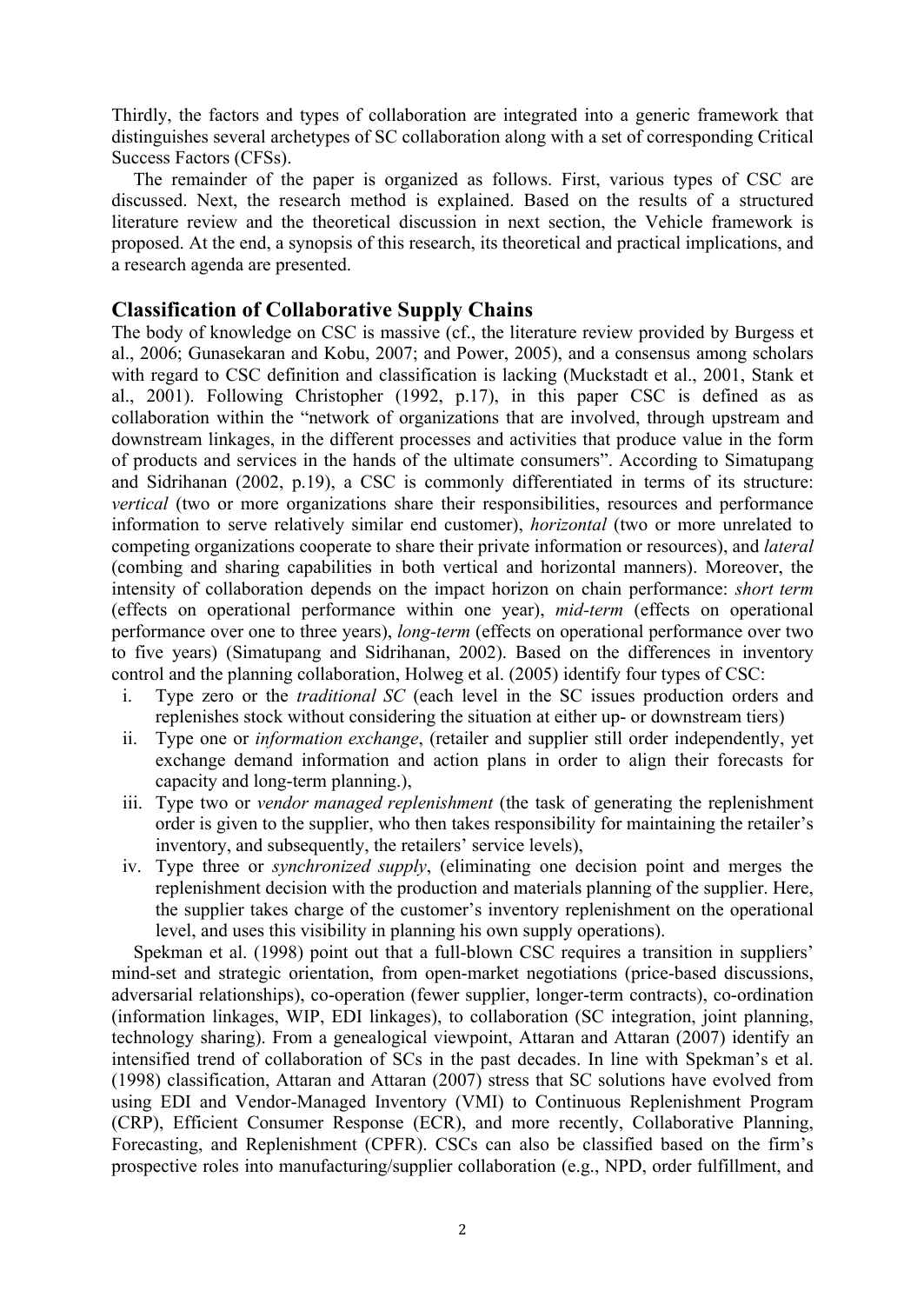prospective roles into manufacturing/supplier collaboration (e.g., NPD, order fulfillment, and capacity planning), manufacturer/customer collaboration (demand planning, inventory replenishment) and collaboration with third and fourth party logistics providers (e.g., joint planning of logistics activities) (Sahay, 2003). Wipple and Russell (2007, p.179) propose a typology of CSC, which entails, *collaborative transaction management* (characterized by high-volume data exchange and task alignment centered on operational issues/tasks). *collaborative event management* (incorporates decision-making at the tactical/managerial level rather than just at the operational level), and, *collaborative process management* (which is a more strategic collaboration that relies on knowledge sharing and joint decision-making).

With all that said, CSC (in its various shapes) is not always encouraged as the most appropriate choice for the buyer under all circumstances (Cox, 2001). According to Cox (2001, p.43) successful management of CSC is only possible "by properly understanding of the contextual (power) circumstances that exist between buyers and suppliers, and the range of relationship management choices available to them". As such, the weaker actors in the SC may not always benefit from collaboration (Turnbull et al., 1993) due to power and dependence imbalance (Matopoulos et al., 2007).

Following the standpoint of Cox (2001), and inspired by various CSC classifications, discussed above, four generic archetypes of collaboration in a given SC can be distinguished in the so-called *4C-Model*, namely:

- C1. *Information-driven collaboration*, SC partners seek to create value by merely sharing (operational) data and information;
- C2. *Operations-driven collaboration*, SC partners improve their operational efficiency by focus on the make-source-deliver (logistics) subject matters;
- C3. *Market-driven collaboration*, SC partners extend their resources and capabilities and improve their market effectiveness by jointly undertake commercial activities;
- C4. *Strategy-driven collaboration*, SC partners operate as a virtual single organization with a single strategy to enable new or novel, often impactful, undertakings.

Although each of the archetypes inherits the attributes of the previous archetype (hinting at a linear evolutionary transformation or degree of maturity), each archetype *de facto* has its own merits and limitations. One archetype is not superior to the other; instead, driven by the individual and collective strategic needs and considerations and consistent with circumstantial power regime (among buyers and suppliers), firms opt for an 'appropriate' archetype of collaboration. On this account, the form of collaboration may even vary for different productmarket combinations within a single set of SC entities. Although each archetype involves distinctive attributes, the scale, impact or intensity of the attribute differ in each archetype (see Table 1). The 'discussion' section elaborates further on the CSC archetypes.

|                 | C1             | C2                   | C <sub>3</sub>   | C <sub>4</sub>       |
|-----------------|----------------|----------------------|------------------|----------------------|
| Data            | Sales data,    | Promotional data,    | Know-how on      | Strategic and        |
| sharing         | Inventory data | Forecast data.       | product          | financial            |
|                 |                | Inventory policies   | development      | information sharing  |
| <b>Decision</b> | Defining data  | Ordering, Demand     | Promotion and    | Synchronized         |
| sharing         | query/format   | forecast, Production | events, Category | policies             |
|                 |                | planning             | decisions        |                      |
| Resource        | N.A.           | IT systems and       | Human resources. | Factories.           |
| sharing         |                | infrastructure       | Joint customer   | warehouses.          |
|                 |                |                      | support          | distribution centers |
| Risk/reward     | N.A.           | Stock control.       | New Product      | New markets          |
| sharing         |                | Inventory            | development      | exploration and      |
|                 |                | Management           |                  | penetration          |

*Table 1. An example of the archetypes instantiations*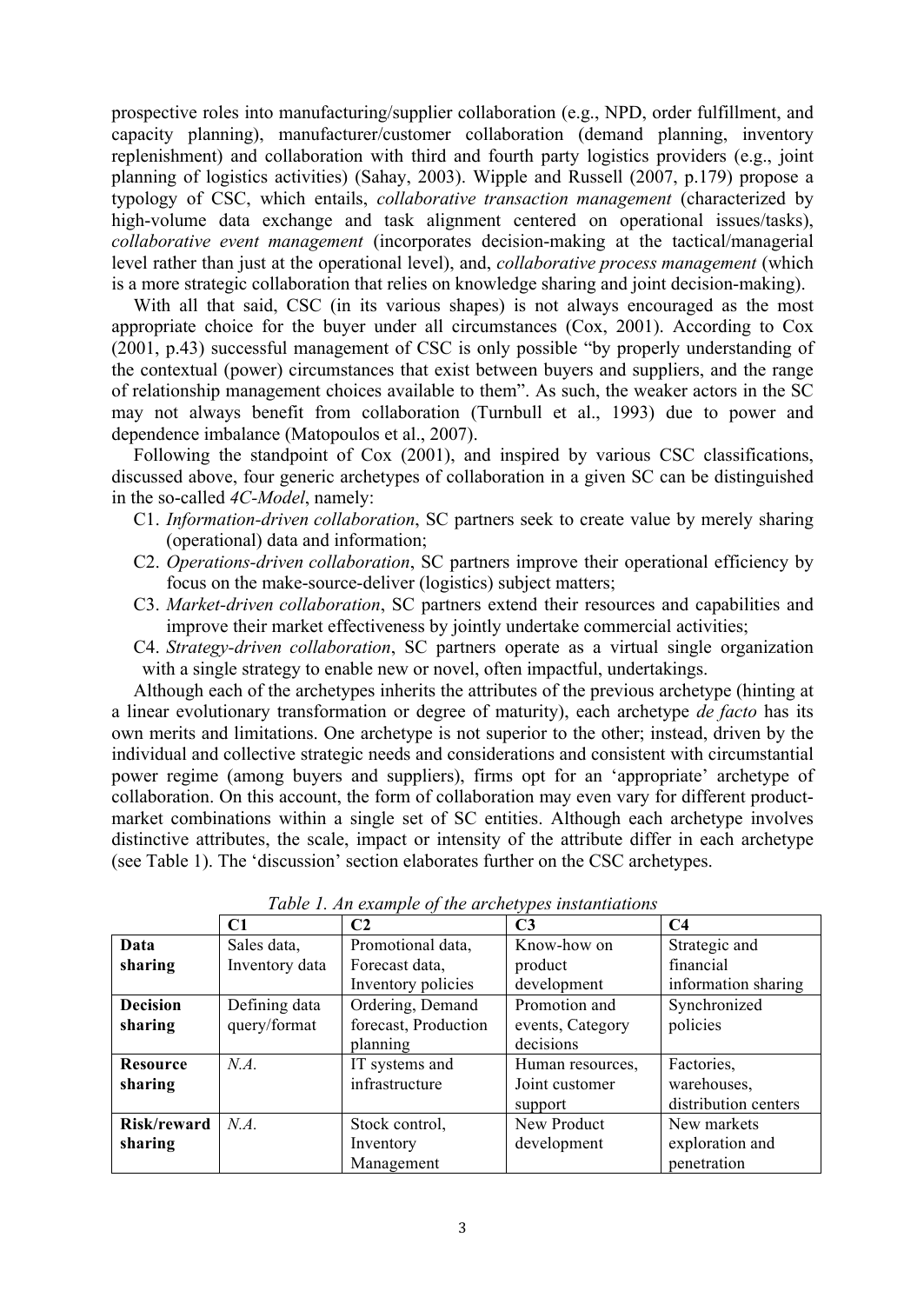# **Research Method**

In response to the second part of this research (i.e., factors that drive the success of CSC), a systematic literature review is applied. The aim was to collect the enablers and inhibitors identified in the previous studies. Presumably, by promoting enablers and preventing inhibitors SC collaboration can be developed and sustained. Largely in line with the Cochrane review approach (Higgins and Green, 2011),

- i. First, several major publishers and databases are scrutinized, including the Social Science Research Network (SSRN), Emerald, ScienceDirect, Wiley Interscience, as well as, search engines Scholar and Scopus. The search aimed at collecting papers that include ''Collaborative Supply Chain", "Networked Supply Chain", "Cooperative Supply Chain", "Supply Chain Collaboration", "Supply Chain Alliance", and "Supply Chain Partnership", in their title, abstract and/or keywords.
- ii. Then, the authors read the title, abstract, keywords of the collected papers to assess the relevance of the papers. Any paper that was not focusing on the formation, maintenance or management of collaboration was left out (e.g., publications with focus on specific aspects of collaboration including collaborative forecasting, planning, negotiation).
- iii. The bibliographies of the selected publications were screened (i.e., snowball-sampling), yielding a total sample of 30 publications.
- iv. The final collection of publications was subjected to a full-length review with the aim of collecting a long list of key enablers and inhibitors. In doing so, the authors independently labeled all the enablers and inhibitors (in accordance with open-coding, cf., Strauss and Corbin, 1998).
- v. Once all the inhibiting and enabling factors were extracted, the authors clustered the factors (in accordance with pattern-coding, cf., Miles and Huberman, 1994). In this process, the authors iteratively compared, combined and condensed the induced codes into a set of generic CSFs. In the context of this paper, CSFs can be defined as "a limited set of conditions that SC managers must give special and continual attention to bring about high performing, sustainable collaboration" (adapted from Boynton and Zmud, 1984). In total 19 generic CSFs (classified into four dimensions) were identified, which, in turn, served as the attribute space of an integrative framework (see the discussion section below). The process of clustering was a collective effort, which has continued until a consensus was reached among all the four authors of this paper. In this regard, the authors strived to preserve (or remain close to) the labels and descriptions as presented in the original sources.
- vi. Finally, the 19 CSF's and the earlier discussed 4C-Model were integrated into a generic framework. The framework (i.e., the vehicle framework) is the result of the authors' iterative discussions on alternative ways of integration. In total four sessions of averagely three hours were needed.

For the sake of space limitation, Table 2 presents a part of the output of the literature review. The full table is available upon request.

## **Discussion**

The review of the CSC publications helped to identify 19 CSFs that were frequently emphasized in the previous studies, see Table 3. The CSFs are clustered in four dimensions; namely, strategy, leadership, organization, and practices; together building what has been called the 'vehicle framework'. As discussed in the second section, CSC can be viewed from four different levels of analysis and, therefore, the extracted CSFs are not equally important at for all four archetypes of collaboration, see Table 4. Below the four dimensions are shortly reviewed.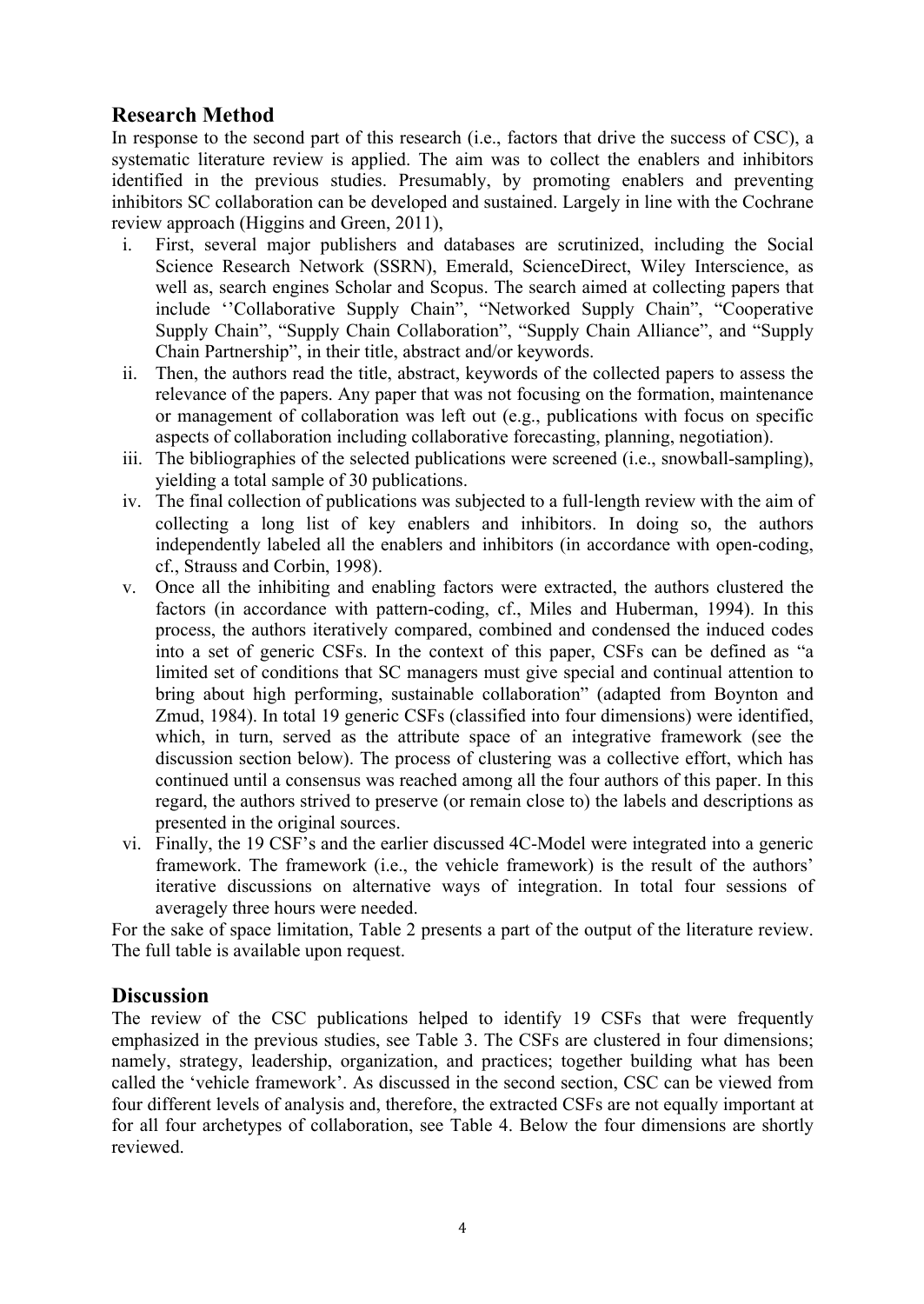|                         | Table 2 –The Collaborative Supply Chains' Enablers and Inhibitors (partly presented)                                                                                                                                                                                                                                                                                                                                                                                                                                                                                                                                                                                                                                                                                                                                                                                              |                                                                                                                                                                                                                                                                                                                                                     |
|-------------------------|-----------------------------------------------------------------------------------------------------------------------------------------------------------------------------------------------------------------------------------------------------------------------------------------------------------------------------------------------------------------------------------------------------------------------------------------------------------------------------------------------------------------------------------------------------------------------------------------------------------------------------------------------------------------------------------------------------------------------------------------------------------------------------------------------------------------------------------------------------------------------------------|-----------------------------------------------------------------------------------------------------------------------------------------------------------------------------------------------------------------------------------------------------------------------------------------------------------------------------------------------------|
| <b>Ref</b><br>$\Box$    | • Trust<br><b>Enablers</b>                                                                                                                                                                                                                                                                                                                                                                                                                                                                                                                                                                                                                                                                                                                                                                                                                                                        | • Lack of top management commitment<br>Inhibitors (and challenges)                                                                                                                                                                                                                                                                                  |
|                         | • Reliability of supply                                                                                                                                                                                                                                                                                                                                                                                                                                                                                                                                                                                                                                                                                                                                                                                                                                                           | • Poor understanding of the concept                                                                                                                                                                                                                                                                                                                 |
|                         | · Top management support                                                                                                                                                                                                                                                                                                                                                                                                                                                                                                                                                                                                                                                                                                                                                                                                                                                          | • An inappropriate organization structure to<br>cope with the concept                                                                                                                                                                                                                                                                               |
|                         | • Mutual interest                                                                                                                                                                                                                                                                                                                                                                                                                                                                                                                                                                                                                                                                                                                                                                                                                                                                 | • Low commitment from partners                                                                                                                                                                                                                                                                                                                      |
| $\overline{z}$          | • Collaborative Planning, Forecasting and Replenishment (CPFR) is a<br>. Information sharing is needed to reduce the bullwhip effect.                                                                                                                                                                                                                                                                                                                                                                                                                                                                                                                                                                                                                                                                                                                                             | Fundamental:<br>Trust between buyers and suppliers                                                                                                                                                                                                                                                                                                  |
|                         | given the growing emergence of e-marketplaces.<br>promising model to facilitate supply chain collaborations, especially                                                                                                                                                                                                                                                                                                                                                                                                                                                                                                                                                                                                                                                                                                                                                           | Technical:<br>• Incentive to trust and drivers for collaboration<br>• Security protocols to safeguard proprietary information<br>• Linking business processes<br>• Common language for identifying products and making decisions                                                                                                                    |
| $\overline{\mathbf{c}}$ | Collaboration<br>Cultural<br>• Cross-functional activities<br>• Openness and communication<br>Information exchange in SC<br>Process alignment<br>External and internal trust<br>Joint decision making<br>Mutuality (mutual benefits should<br>Sharing performance metrics<br>arise trom the collaboration)<br>Strategic<br>• Technology<br>• Business case<br>• Resource and<br>• Corporate focus on the<br>· Intra-organizational<br>uoddns<br>participants<br>commitment from all<br>SC collaboration                                                                                                                                                                                                                                                                                                                                                                           | • Not only developing closer information exchange at an operational level,<br>Not only developing closer relationships or integrating processes between<br>supply chain-related functions, but also include marketing-commercial<br>supply chain<br>and R&D activities<br>but also at tactical and strategic levels in the organizations across the |
| $\mathbf{H}$            | • Informal cooperation experiences will construct formal institutions<br>• Revised context encourages more collaboration<br>Reconstruct the context to encourage cooperative behavior<br>Given the context people can try collaboration<br>to support further cooperation                                                                                                                                                                                                                                                                                                                                                                                                                                                                                                                                                                                                         | Collaboration emerges (does not follow from a 'big plan'); in the process<br>unforeseen difficulties will arise                                                                                                                                                                                                                                     |
|                         | Stridharan (2002), [24] Skjoett-Larsen et al. (2003), [25] Spekman et al. (1998), [26] Spekman et al. (1998), [27] Stank et al. (2001), [27] Stank et al. (2001), [27] Stank et al. (2003), [27] Stank et al. (2001), [27] Sta<br>Muckstadt et al. (2001), [19] Myhr and Spekman (2005), [20] Pramatari (2007), [21] Sahay (2003), [22] Serapio and Cascio (1996), [23] Simatupang and<br>$(2006)$ , [29] Welty and Becerra-Fernandez (2001), [30] Whipple and Russell $(2007)$<br>[1] Akintoye et al. (2000), [2] Attaran and Attaran (2007), [3] Baratt (2004), [4] Bobby et al. (2002), [5] Cao and Zhang (2011), [6] Cheng et al. (2008)<br>[7] Christopher and Peck (2004), [8] Fawcett et al. (2008), [9] Forrest and Martin (1990), [10] Handfield et al. (2000), [11] Holweg et al. (2005), [12] Horvath<br>(2001), [13] Hoyt and Huq (2000), [14] Kampstra et al. (2006) |                                                                                                                                                                                                                                                                                                                                                     |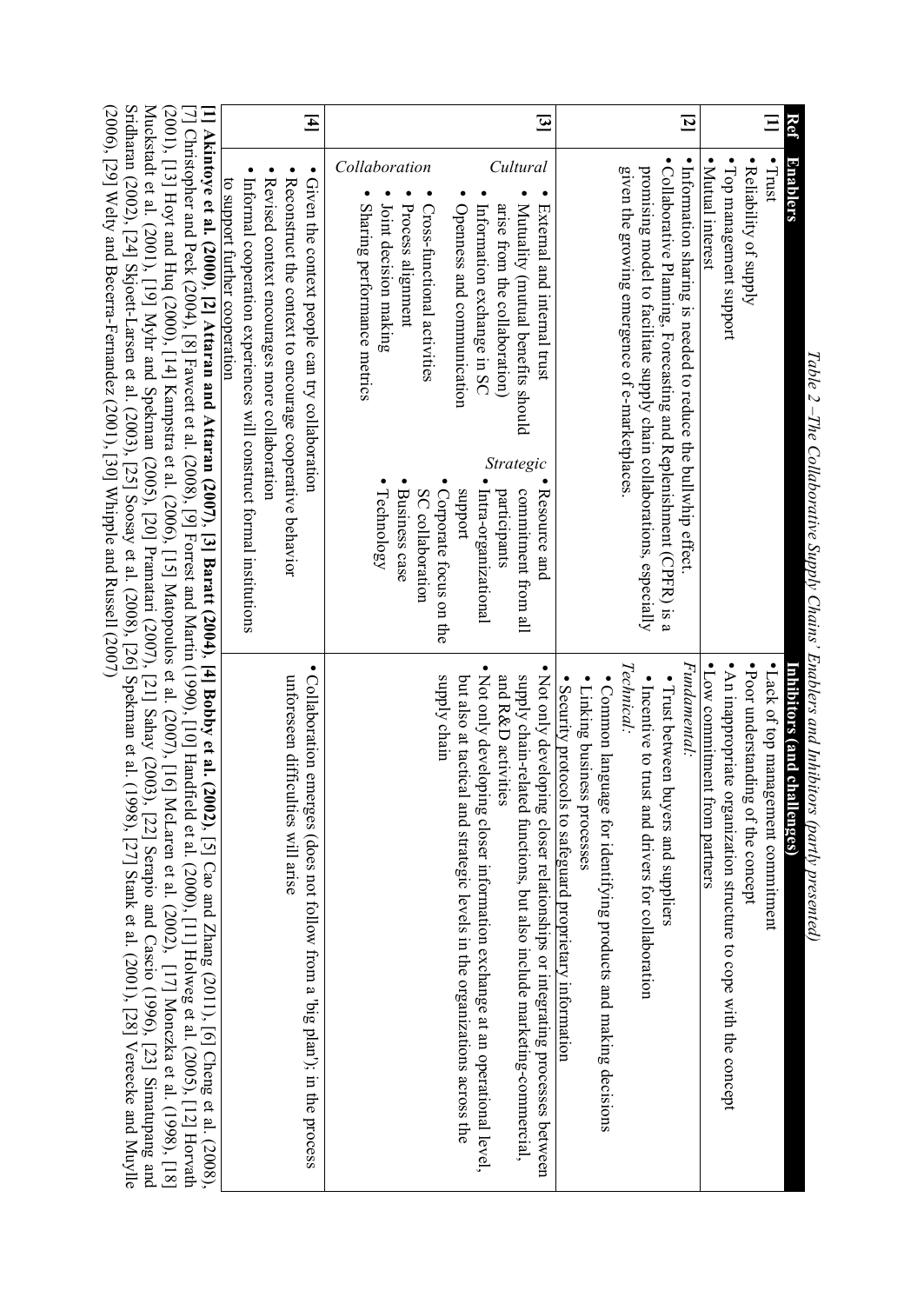*Table 3. The generic Critical Success Factors in CSC (The numbers in brackets are the references used in Table 2)*

| <b>Headlight</b> (strategy)             |                                                          |
|-----------------------------------------|----------------------------------------------------------|
| 1. Collective policy/decision making    | [2][3][5][10][18][24]                                    |
| Customer centric added-value<br>$2_{-}$ | [8][11][13][18][22][26][27]                              |
| Long-term strategic vision<br>3.        | [10][14][21][26][27][30]                                 |
| 4. Common (strategic) objectives        | [3][5][6][8][10][11][22][23][24][25][26][30]             |
| <b>Steer</b> (leadership)               |                                                          |
| 5. Commitment and participation         | $[1][3][6][8][10][14][17][20][21][24][26][27][28][29]$   |
| Collaborative mindset<br>6.             | [1][4][6][8][9][10][15][21][24][26]                      |
| Open and continuous communication<br>7. | [3][4][5][6][8][11][19][24][25][26]                      |
| 8. Project management                   | [8][20][24][26]                                          |
| <b>Engine</b> (organization)            |                                                          |
| 9. Trust                                | $[1][2][3][6][8][9][10][13][14][15][17][19][21][24][26]$ |
| 10. Collective learning                 | [4][5][6][7][8][21][24][29]                              |
| 11. Mutuality                           | $[1][2][3][4][6][9][10][11][14][16][20][21][22][23][24]$ |
|                                         | [26][27]                                                 |
| <b>Wheels</b> (practices)               |                                                          |
| 12. Channels and infrastructure for     | $[2][3][5][7][8][11][12][14][15][16][18][19][20][25]$ -  |
| information exchange                    | [26]                                                     |
| 13. Collective planning and forecasting | [2][7][8][10][23][24][25][27][28][30]                    |
| 14. Performance System and Quality      | [3][8][12][14][25][27][30]                               |
| Management                              |                                                          |
| 15. Business Process Integration        | $[2][3][5][6][12][16][18][20][25][27][30]$               |
| 16. Resource sharing                    | $[8][10][11][19][21][23][24][25][26][27][28][30]$        |
| 17. Cross-organizational teams          | [3][8][10][12][24][26]                                   |
| 18. Collective rewarding system         | [2][5][8][23]                                            |
| 19. Collective investment and risks     | [7][8][15][16][21][25][27]                               |

### *The Headlight: Strategy*

Most CSCs seems ineffective without a strategic vision on collaboration amongst SC partners. For a collaboration to succeed, the partners involved should have decided that collaborative relations are a strategic choice, i.e., that they are willing to invest in the long-term success of the partnership. Inherently, partners share their decisions and policies, place emphasis on the customer's value, and strive to reach a consensus on their collective business goals and constraints (consistent with the partners' individual corporate strategy). Metaphorically, the strategy of a CSC is a 'headlight of a car'; it sheds light on the path along which partners should proceed to achieve their collective objectives.

It is important to note that strategic considerations are not a prerequisite for any form of CSC. In fact, the C1 and C2 collaboration can be established without much emphasis on strategic alignment. However, strategic alignment becomes a necessity at the exchange of critical resources or confidential data, which are part of C3 and C4 collaboration. To further nuance the picture, other part of strategic thinking, like the focus on customers value deserves a focal position in almost all forms of collaboration (all except for C1) and joint decisionmaking is, at least in some level, for all forms of collaboration.

## *The Steer: Leadership*

Leadership stands out as an essential medium for guiding and steering the CSC undertaking (which has a connotation of 'the steer of a car'). Consistent with the higher-level strategic vision, the top-management should undergo a mind-set shift from individual pecuniary benefits towards joint benefits, and create a shared sense of willingness (without fearful pressure) to collaborate. Management willingness is essential but ineffective if it is not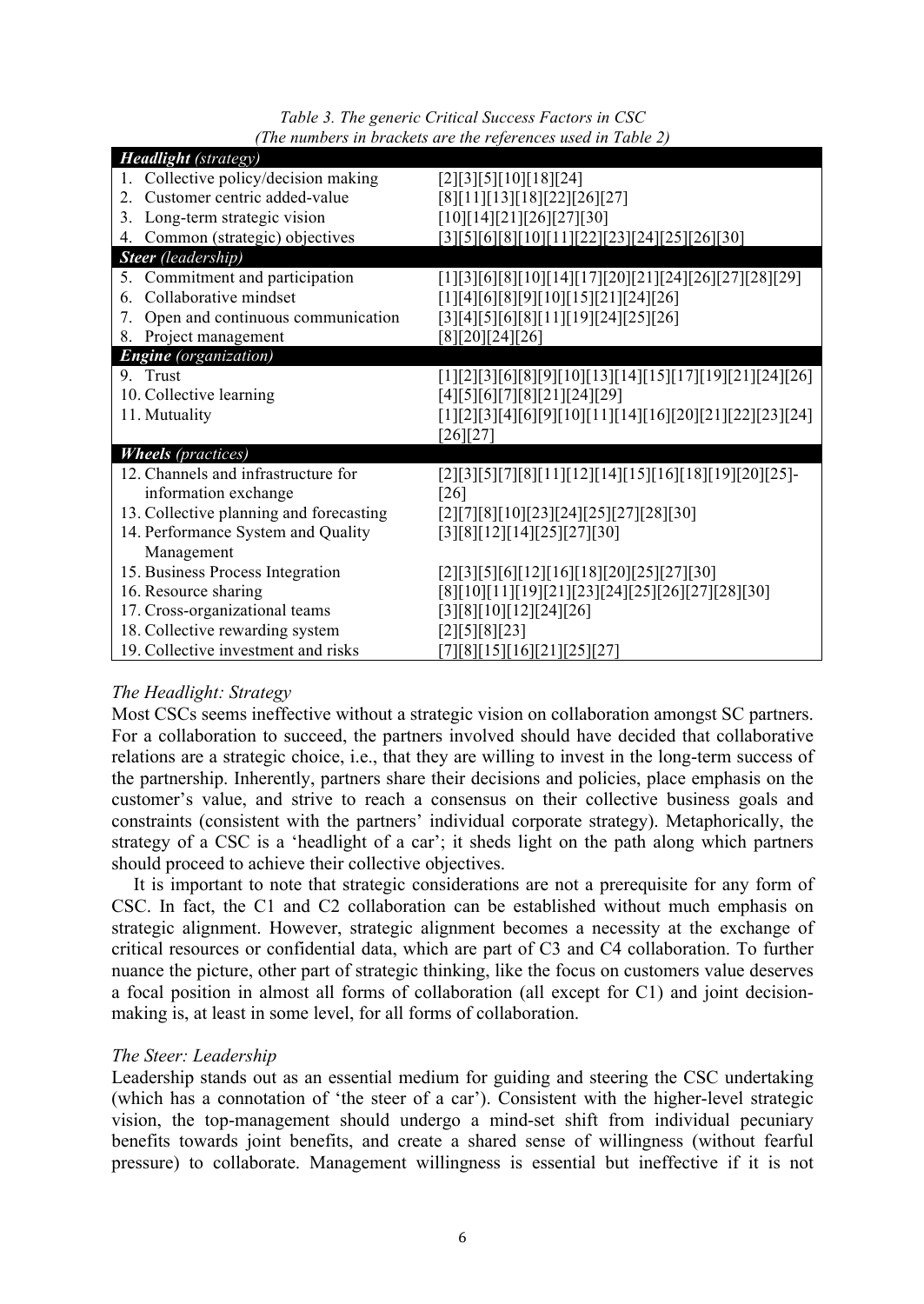with committed participation: they need to match their words and thoughts with deeds. In this respect, an open, transparent and continuous communication towards partners and employees is an effective stimulus to collaboration. It also means that leaders need to be capable of managing and coordinating trans-organizational multi-actor projects.

Without commitment and participation of all partners even C1 collaboration is doomed to fail. The need for commitment and participation, however, is higher when more intense types of collaboration are chosen. A collaborative mindset is essential from C2 onwards, wherein the concept of sharing becomes more tangible (in contrast to C1 that is associated with the exchange of rudimentary operational data). Inherently, the need for more openness, formal and informal communication and contacts grows as the intensity of collaboration increases. The leaders capabilities to run trans-organizational projects are reserved for the most interactive forms of CSC, namely, C3 and C4. It would be worthwhile to note that the higher the level of collaboration, the higher hierarchical management support is required. C2 can be handled by logistics managers, for C3 the combined operations and marketing management is needed, and at C4 obviously the CFO and CEO are involved also.

| Table 4. The Vehicle framework with various archetypes of CSC (scale: irrelevant to highly relevant) |  |
|------------------------------------------------------------------------------------------------------|--|
|------------------------------------------------------------------------------------------------------|--|

|                                                      | C1 | C2 | C <sub>3</sub> | C4 |
|------------------------------------------------------|----|----|----------------|----|
| <b>Headlight</b> (strategy)                          |    |    |                |    |
| Collective policy/decision making                    |    |    |                |    |
| Customer centric added-value                         |    |    |                |    |
| Long-term strategic vision                           |    |    |                |    |
| Common (strategic) objectives                        |    |    |                |    |
| <b>Steer</b> (leadership)                            |    |    |                |    |
| Commitment and participation                         |    |    |                |    |
| Collaborative mindset                                |    |    |                |    |
| Open and continuous communication                    |    |    |                |    |
| Project management                                   |    |    |                |    |
| <b>Engine</b> (organization)                         |    |    |                |    |
| Trust                                                |    |    |                |    |
| Collective learning                                  |    |    |                |    |
| Mutuality                                            |    |    |                |    |
| <b>Wheels</b> (practices)                            |    |    |                |    |
| Channels and infrastructure for information exchange |    |    |                |    |
| Collective planning and forecasting                  |    |    |                |    |
| Performance System and Quality Management            |    |    |                |    |
| <b>Business Process Integration</b>                  |    |    |                |    |
| Resource sharing                                     |    |    |                |    |
| Cross-organizational teams                           |    |    |                |    |
| Collective rewarding system                          |    |    |                |    |
| Collective investment and risks                      |    |    |                |    |

### *The Engine: Organization*

Many studies have underlined the importance of inter- and intra-organizational culture and behavior in establishing a sustainable CSC. In this respect, trust between and within partners is considered as the fundament of any collaboration, as well as, a decisive factor even prior to the formation of a CSC (e.g., in the process of partner selection). The literature tends to consider trust as a firm's joint belief that its SC partners will perform actions in a fair, honest, benevolence fashion. Although the existence and impact of trust is not always evident, lack of it seems to result in a fearful and skeptical relationship between partners, particularly in periods of economic downturn. Besides trust, collective problem solving and learning are at the core of this dimension. Not only to help participating firms to create knowledge, but also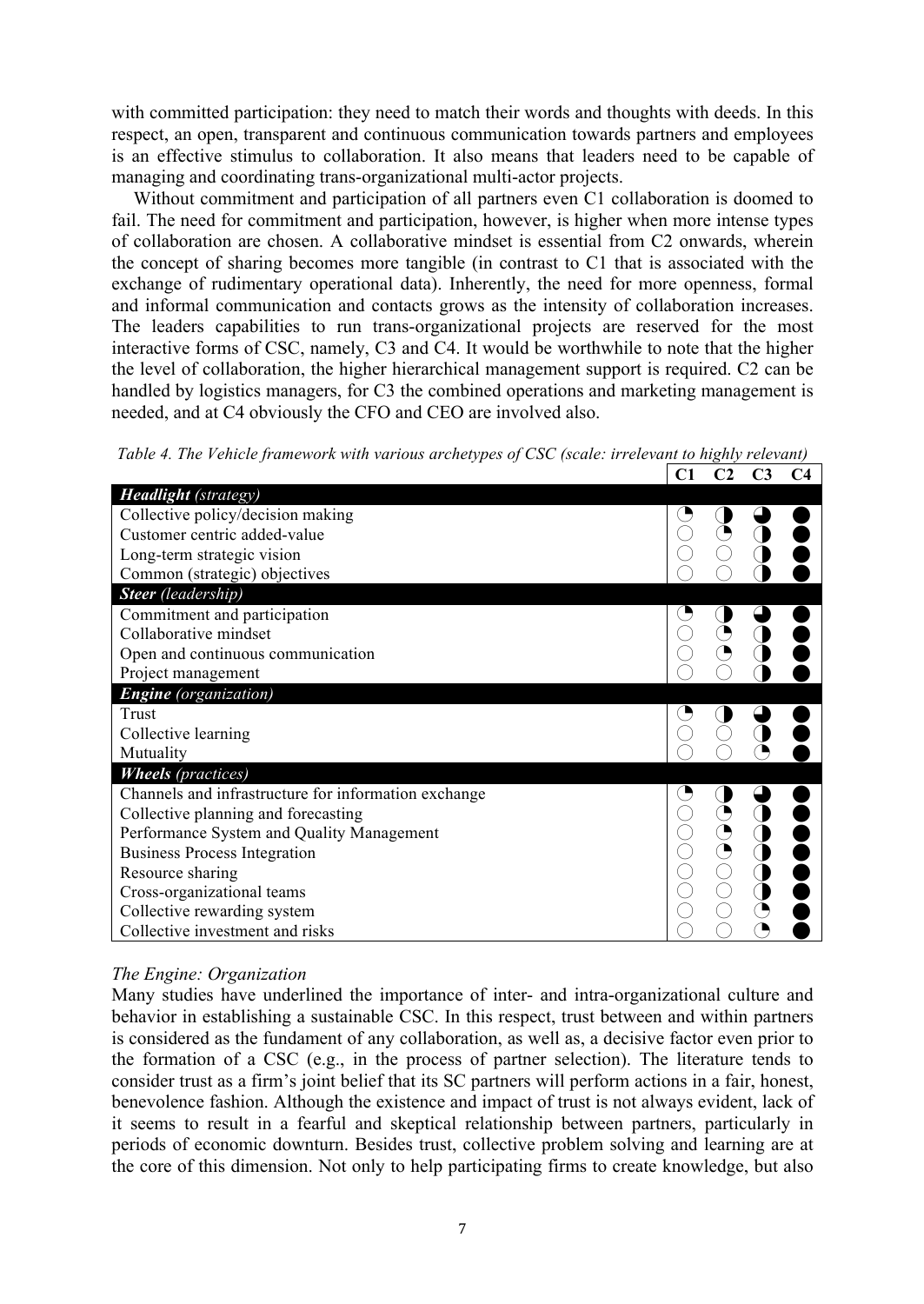to capture and appreciate knowledge resources. Overall, the presence and preservation of mutuality (i.e., common needs and spirit, language, norms and values) throughout the SC organization and among the employees, is frequently emphasized. After all, in a metaphoric sense, the engine of any organizational relationship can only be fueled with a broad and solid organizational support.

Although trust need to be nourished over time, it seems to be a pivotal ingredient of any form of CSC. Collective learning requires a larger extent of teamwork that is more present in C3 and C4. In a same vein, sense of mutuality is relevant to a full SC collaboration with joint efforts and responsibilities.

#### *The Wheels: Practices*

The in the literature probably most broadly discussed dimension of CSC are the practices, where the collaborative visions, thoughts and feelings are operationalized into actions, processes and procedures. Figuratively put, collaboration runs on these practices. This dimension includes aligned channels and infrastructure that enable and facilitate the exchange of data, information and knowledge between SC partners (e.g., to prevent the bullwhip effect, reduce uncertainty, optimize flow, reduce inventory). Once interconnected information and communication systems and technologies are established, SC partners can decide to share more critical data and know-how. As such, collective planning and forecasting can take place. Partners can build and manage collective performance and quality management systems, and gradually work towards an optimized integration of inter- and intra-organizational business processes and systems (e.g., Integrated CRM systems, common data platforms). From an operational viewpoint, also the formation of cross-organizational teams, collective rewarding system and aligned incentives, as well as, collective investment and risks are emphasized.

Once at a strategic level of SC collaboration is the chosen way, firms need to streamline their data and information systems. Collective planning and forecasting, performance system and quality management, and business process integration are tied up with a higher intensity of interaction, underpinned with a stronger unanimity among partners on the overarching business objectives. In C3, partners share more critical resources and capabilities, for instance, in the form of cross-organizational teams. In C4, partners take it a step further and share the incentives, investments and risks, while maintaining their entity (in contrast to a merger or a joint venture).

## **Conclusion**

The contemporary supply chains can barely survive without collaboration. Not only to be able to adequately respond to the rapidly and unpredictably changing market, but also to jointly create new opportunities and innovate. While the merits of Collaborative Supply Chains (CSCs) are broadly appreciated, studies on *sine-qua-nons* in the formation of CSC are relatively limited. This paper systematically reviews the extensive CSC literature to extract the enablers and inhibitors, and proposes a generic framework to establish and sustain various types of CSCs. In contrast to some studies such as Kampstra et al. (2006) who propose "the ladder of collaboration", encouraging a linear evolution or maturity of CSC, this paper emphasizes that CSCs should not be considered along a dichotomous scale (i.e., nocollaboration versus full-collaboration). Instead, it should be regarded along a continuous spectrum from which firms –congruous with their given context and strategic considerations– deliberately opt for an optimum level of collaboration. As such, a mature collaboration does not imply evolving from a basic interaction to full-fledge collaboration per se (horizontal maturity), it means optimizing the collaboration within the confined boundaries of collaboration (vertical maturity). To this end, the Vehicle framework proposed in this paper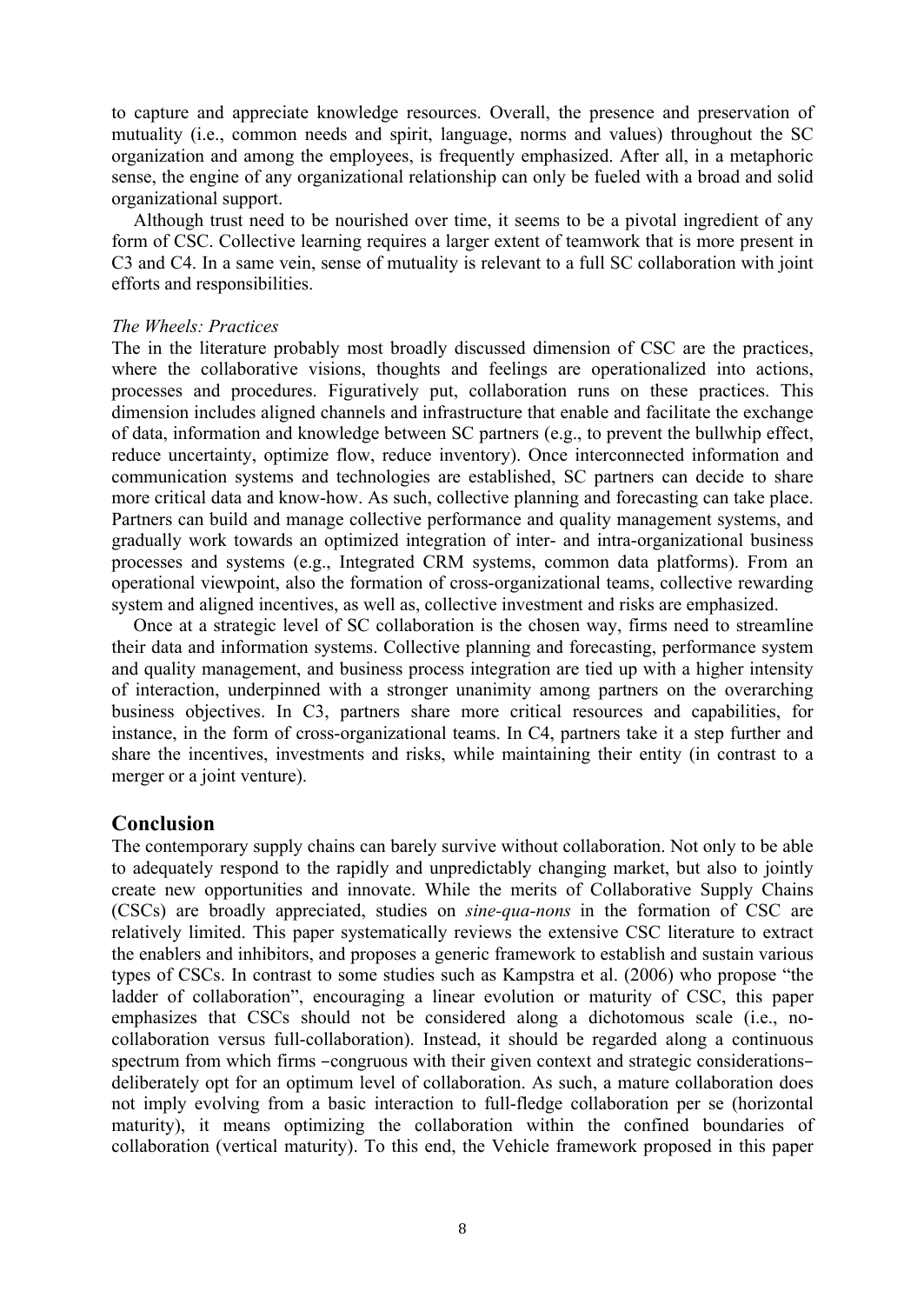provides a generic set of CSFs with various degrees of relevance for different degrees of intensities of CSC.

Although in a preliminary stage, from a theoretical perspective, this paper contributes to a non-trivial debate on CSC formation, measurement collaboration maturity, and how it is related to the SC's overarching strategy that prescribes to embark on collaboration (or not) and with what intensity. More from a practical viewpoint, given a chosen type of collaboration, the proposed framework can be applied to prioritize the steps needed in formation of a CSC or to qualitatively evaluate how well an established SC is collaborating.

Clearly, there are several limitations to this study. Firstly, more publications, and therefore, more collaboration enablers and inhibitors can be extracted from literature, which may lead to more CSFs. To this end, more search keys, publishers, and various streams of literature (such as strategic alliance and partnership literature, virtual collaboration, merger and acquisition) can be used. More importantly, the development of the Vehicle framework is partly based on the literature, and partly on the authors' experience and agreement. Hence, the authors consider the paper as a preliminary step only and as the start of a broad discussion amongst scholars and practitioners rather than an end product.

Secondly, there is a need to empirically validate the proposed framework. Also for this purpose, the framework's theoretical underpinning needs to be further explicated. With qualitative case studies the relevance of the proposed factors can be evaluated. Furthermore, a quantitative study can help validating the classification of factors (e.g. through factor analysis), combined with mediators and moderators. The mediators and moderators can be the SC's given *contexts*, such as, high/low market contingencies, volume-variety, demand fluctuation, governance complexity, service-product dominance, and size. Equally interesting is exploring the collaboration *determinants*, to which the formation or selection of an appropriate intensity of collaboration is dependent. Possible determinants adjunct to collaboration include knowledge protection, market responsiveness, innovation, growth and strategic power.

#### **Bibliography**

- Akintoye, A., McIntosh, G., Fitzgerald, E. (2000). A survey of supply chain collaboration and management in the UK construction industry. *European Journal of Purchasing & Supply Management*, **6**(3), 159-168.
- Attaran, M., Attaran, S. (2007). Collaborative supply chain management: the most promising practice for building efficient and sustainable supply chains. *Business Process Management Journal*, **13**(3), 390-404.
- Barratt, M. (2004). Understanding the meaning of collaboration in the supply chain. *Supply Chain Management: An International Journal*, **9**(1), 30-42.
- Boddy, D., Macbeth, D., Wagner, B. (2000). Implementing collaboration between organizations: an empirical study of supply chain partnering. *Journal of Management Studies*, **37**(7), 1003-1018.
- Burgess, K., Singh, P. J., Koroglu, R. (2006). Supply chain management: a structured literature review and implications for future research. *International Journal of Operations & Production Management*, **26**(7), 703- 729.
- Boynton, A. C., Zmud, R. (1984). An assessment of critical success factors. *Sloan Management*, **25**(4), 17-27.
- Cao, M., Zhang, Q. (2011). Supply chain collaboration: impact on collaborative advantage and firm performance. *Journal of Operations Management*, **29**(3), 163-180.
- Cheng, J. H., Yeh, C. H., Tu, C. W. (2008). Trust and knowledge sharing in green supply chains. *Supply Chain Management: An International Journal,* **13**(4), 283-295.
- Christopher, M. (1992). *Logistics and Supply Chain Management: strategies for reducing costs and improving services*. Pitman, London
- Christopher, M., Peck, H. (2004). Building the resilient supply chain. *International Journal of Logistics Management*, **15**(2), 1-14.
- Cox, A. (2001). Managing with power: strategies for improving value appropriation from supply relationships. *Journal of Supply Chain Management*, **37**(1), 42-47.
- Fawcett, S. E., Magnan, G. M., McCarter, M. W. (2008). Benefits, barriers, and bridges to effective supply chain management. *Supply Chain Management: An International Journal*, **13**(1), 35-48.